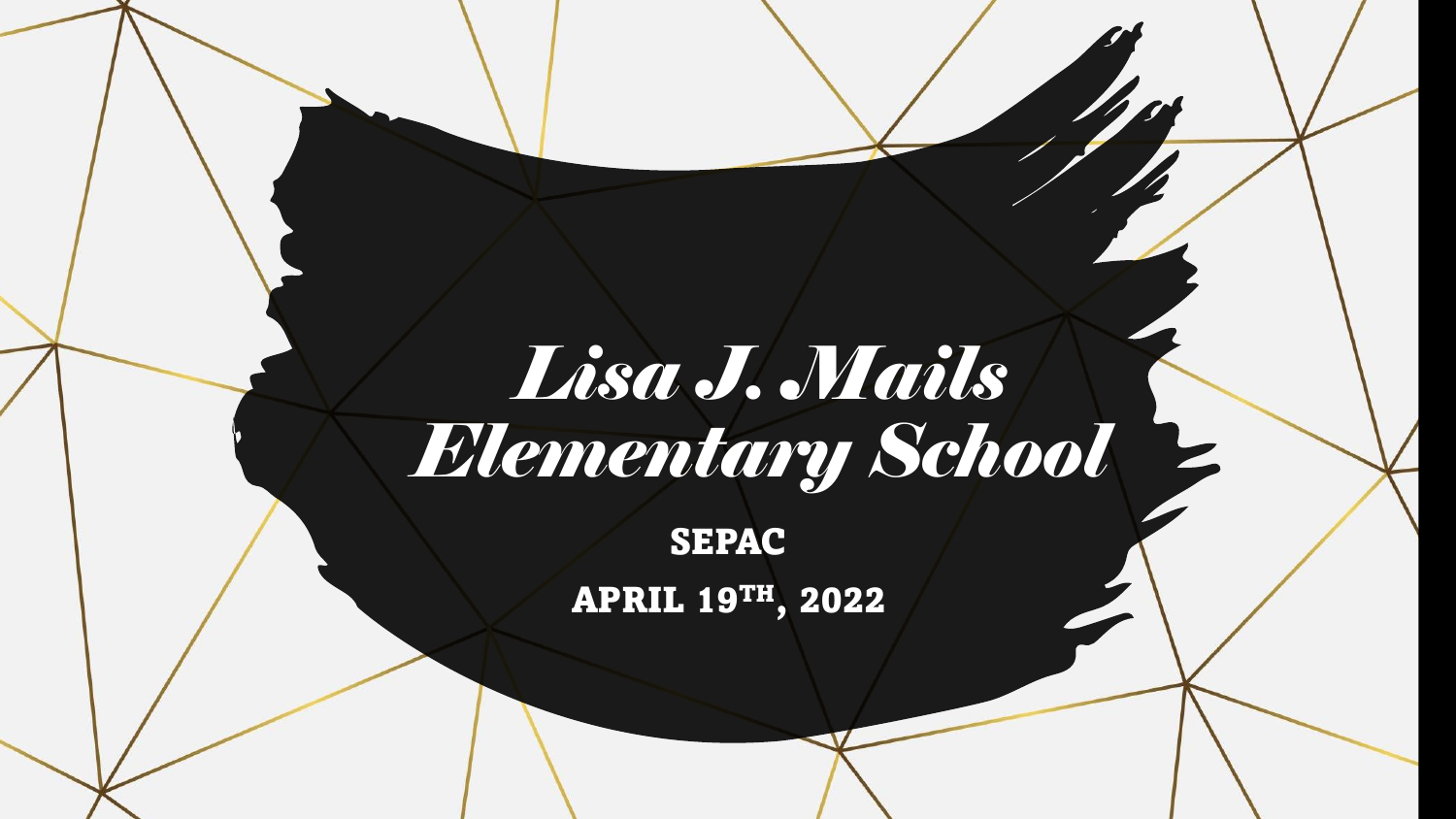

**MONARCHS** 

#### Mission

*We inspire and support the whole child through their educational journey so that all children can grow to be active members of our community who positively impact the lives of others.*

### *Vision*

*The visual and performing arts focus at Lisa J. Mails Elementary School drives the school's mission to offer students extensive and regular experiences in the arts and to enrich the regular academic program through arts integration.*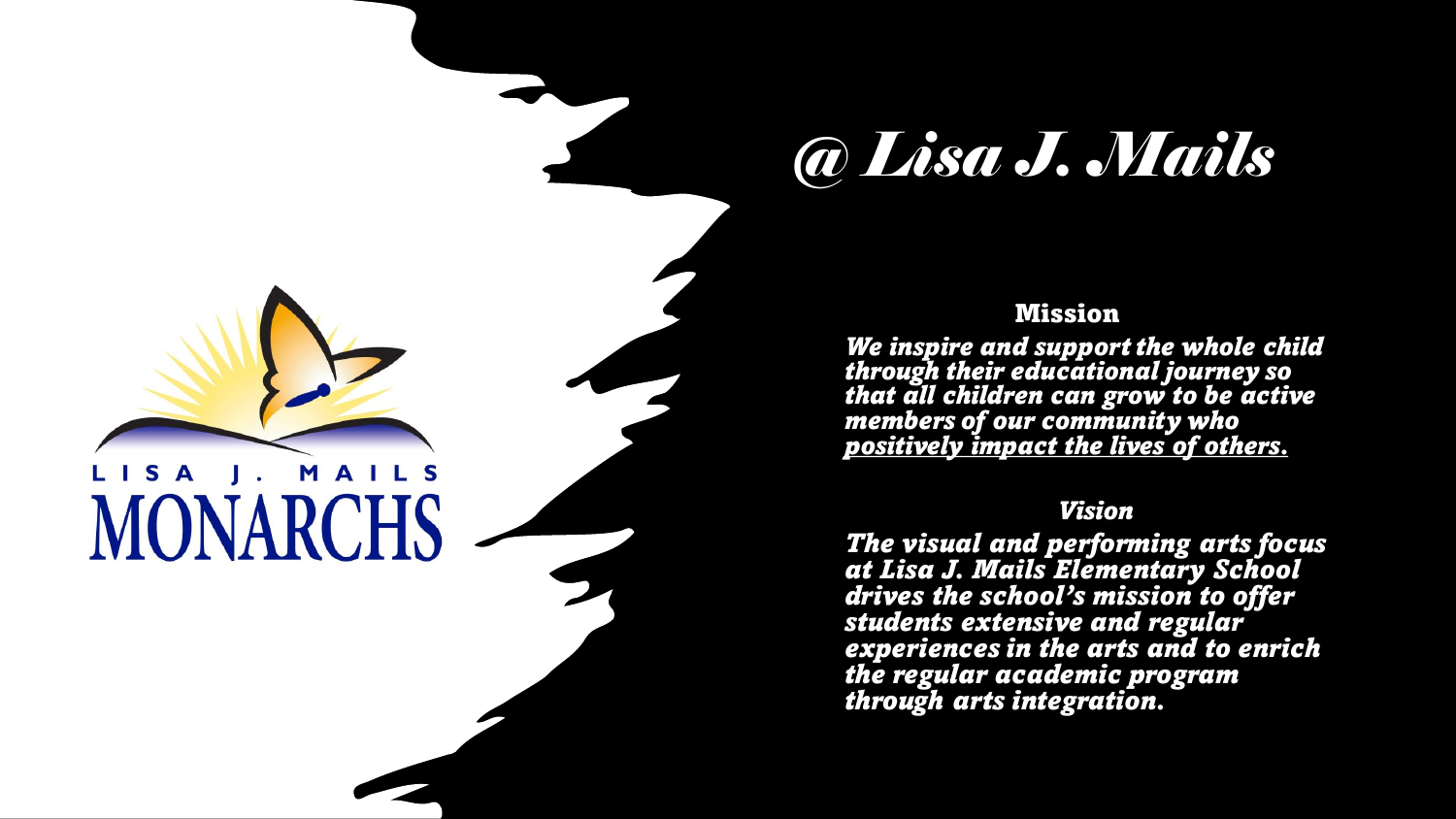# Staff Essential Agreement, Exemplifying HEART

TO INSPIRE AND SUPPORT THE WHOLE CHILD THROUGH THEIR EDUCATIONAL JOURNEY SO THAT ALL CHILDREN CAN GROW TO BE ACTIVE MEMBERS OF OUR COMMUNITY WHO POSITIVELY IMPACT THE LIVES OF OTHERS.

**RNATION** 

HARMOW<sub>N Graphy</sub>

Lisa J. Mails Elementary

"Our staff understands that every child we work with is important and valuable. Every child deserves to be cared for, and every parent deserves to know that their child is cared for at school."

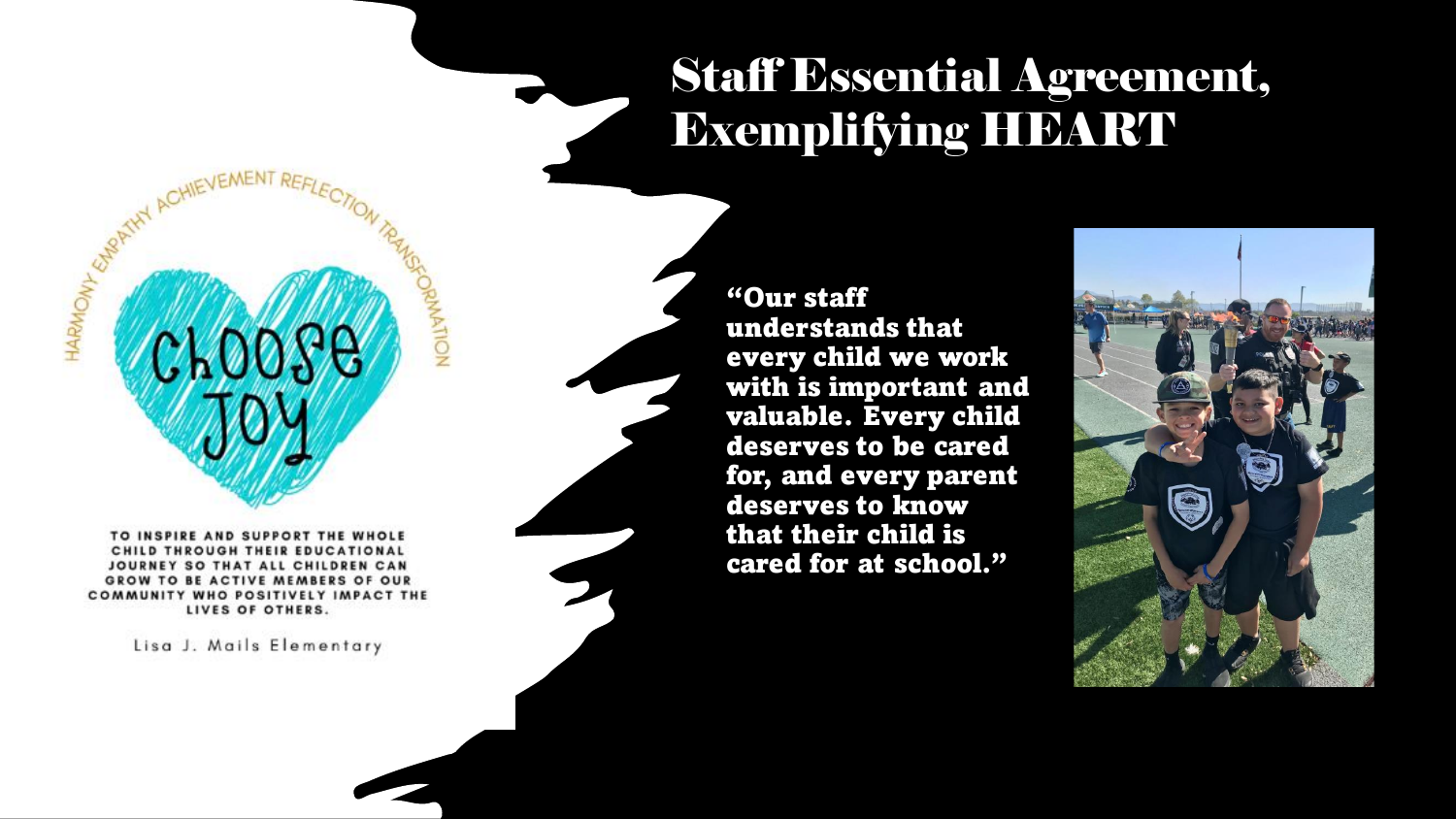*"We know that achievement can be in many forms, including academic, social, emotional, and personal. Overcoming personal hurdles is a form of achievement and should be recognized."*

## In Classrooms

• Small Group Instruction

*@ Lisa J. Mails* 

- Abundance of instructional data to drive instruction
- Second Step SEL
- Universal Access alignment through intervention and special education

### Around Campus

- Peer Buddies
- Unified intramural sports
- Clubs and Contests
- Performances
- Artist Fair
- Assemblies every Friday
- International Day of People w/ Disabilities activities